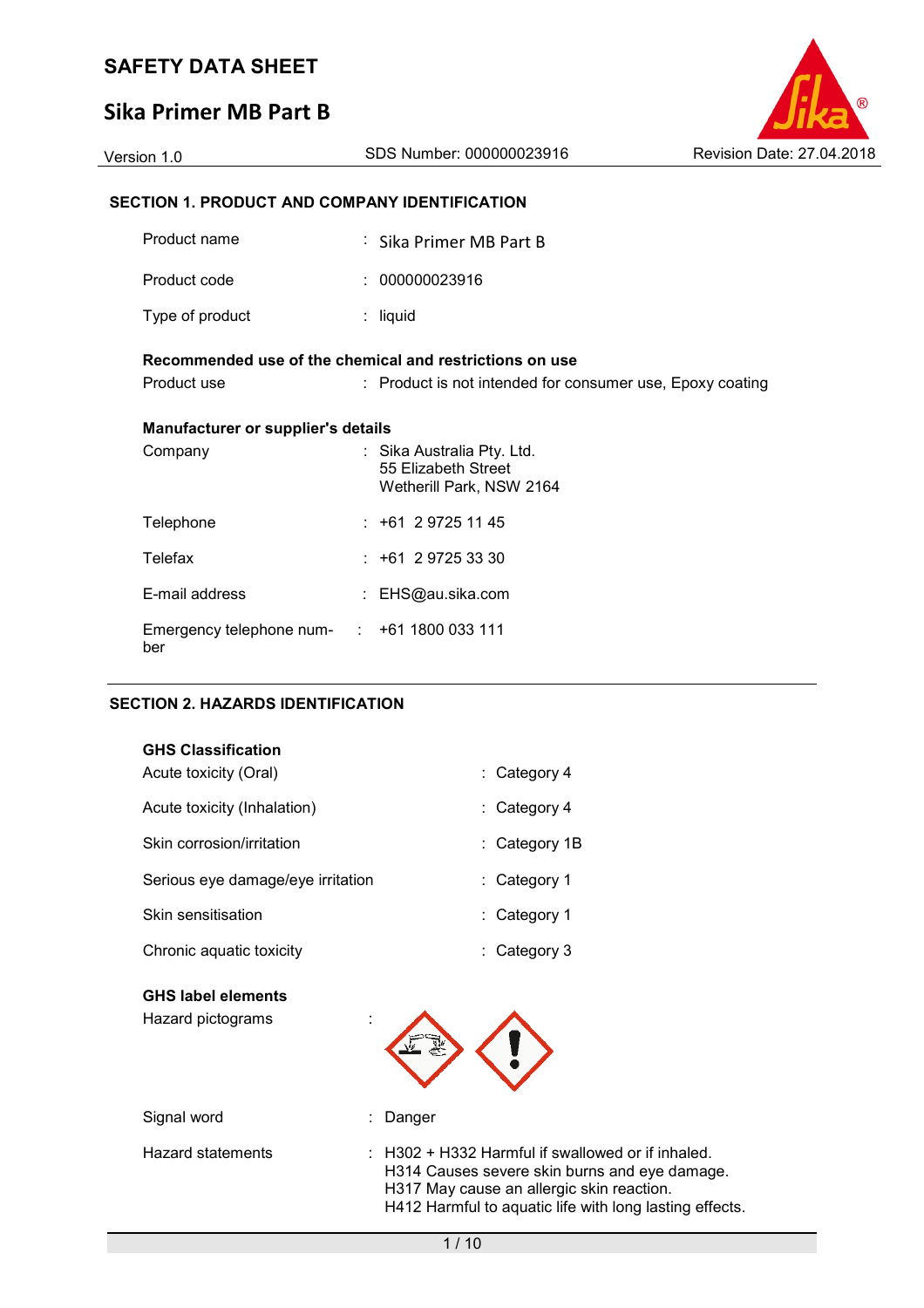# **Sika Primer MB Part B**

Version 1.0 SDS Number: 000000023916 Revision Date: 27.04.2018

| Precautionary statements | : Prevention:                                                   |
|--------------------------|-----------------------------------------------------------------|
|                          | P261 Avoid breathing dust/ fume/ gas/ mist/ vapours/ spray.     |
|                          | P264 Wash skin thoroughly after handling.                       |
|                          | P270 Do not eat, drink or smoke when using this product.        |
|                          | P271 Use only outdoors or in a well-ventilated area.            |
|                          | P272 Contaminated work clothing should not be allowed out of    |
|                          | the workplace.                                                  |
|                          | P273 Avoid release to the environment.                          |
|                          | P280 Wear protective gloves/ protective clothing/ eye protec-   |
|                          | tion/ face protection.                                          |
|                          | <b>Response:</b>                                                |
|                          | P301 + P312 + P330 IF SWALLOWED: Call a POISON                  |
|                          | CENTER or doctor/ physician if you feel unwell. Rinse mouth.    |
|                          | P301 + P330 + P331 IF SWALLOWED: Rinse mouth, Do NOT            |
|                          | induce vomiting.                                                |
|                          | P303 + P361 + P353 IF ON SKIN (or hair): Remove/ Take off       |
|                          | immediately all contaminated clothing. Rinse skin with water/   |
|                          | shower.                                                         |
|                          | P304 + P340 + P310 IF INHALED: Remove victim to fresh air       |
|                          | and keep at rest in a position comfortable for breathing. Imme- |
|                          | diately call a POISON CENTER or doctor/ physician.              |
|                          | P305 + P351 + P338 + P310 IF IN EYES: Rinse cautiously with     |
|                          | water for several minutes. Remove contact lenses, if present    |
|                          | and easy to do. Continue rinsing. Immediately call a POISON     |
|                          | CENTER or doctor/ physician.                                    |
|                          | P333 + P313 If skin irritation or rash occurs: Get medical ad-  |
|                          | vice/ attention.                                                |
|                          | P363 Wash contaminated clothing before reuse.                   |
|                          | Storage:                                                        |
|                          | P405 Store locked up.                                           |
|                          | Disposal:                                                       |
|                          | P501 Dispose of contents/ container to an approved waste        |
|                          | disposal plant.                                                 |

**Other hazards which do not result in classification**

None known.

#### **SECTION 3. COMPOSITION/INFORMATION ON INGREDIENTS**

Substance / Mixture : Mixture :

#### **Hazardous components**

| Chemical name                                     | CAS-No.        | Concentration (%) |
|---------------------------------------------------|----------------|-------------------|
| benzyl alcohol                                    | $100 - 51 - 6$ | $>= 30 - 60$      |
| 3-aminomethyl-3,5,5-trimethylcyclohexylamine      | 2855-13-2      | $>= 10 - 530$     |
| m-phenylenebis(methylamine)                       | 1477-55-0      | $>= 10 - 530$     |
| 3,6,9-triazaundecamethylenediamine                | 112-57-2       | $>= 5 - < 10$     |
| 2,4,6-tris(dimethylaminomethyl)phenol             | $90 - 72 - 2$  | $>= 5 - 10$       |
| 2-Propenenitrile, reaction products with 2,2,4(or | 90530-20-4     | $>= 3 - 5$        |
| 2,4,4)-trimethyl-1,6-hexanediamine                |                |                   |
| 2,2,4(or 2,4,4)-trimethylhexane-1,6-diamine       | 25513-64-8     | $>= 1 - 3$        |

#### **SECTION 4. FIRST AID MEASURES**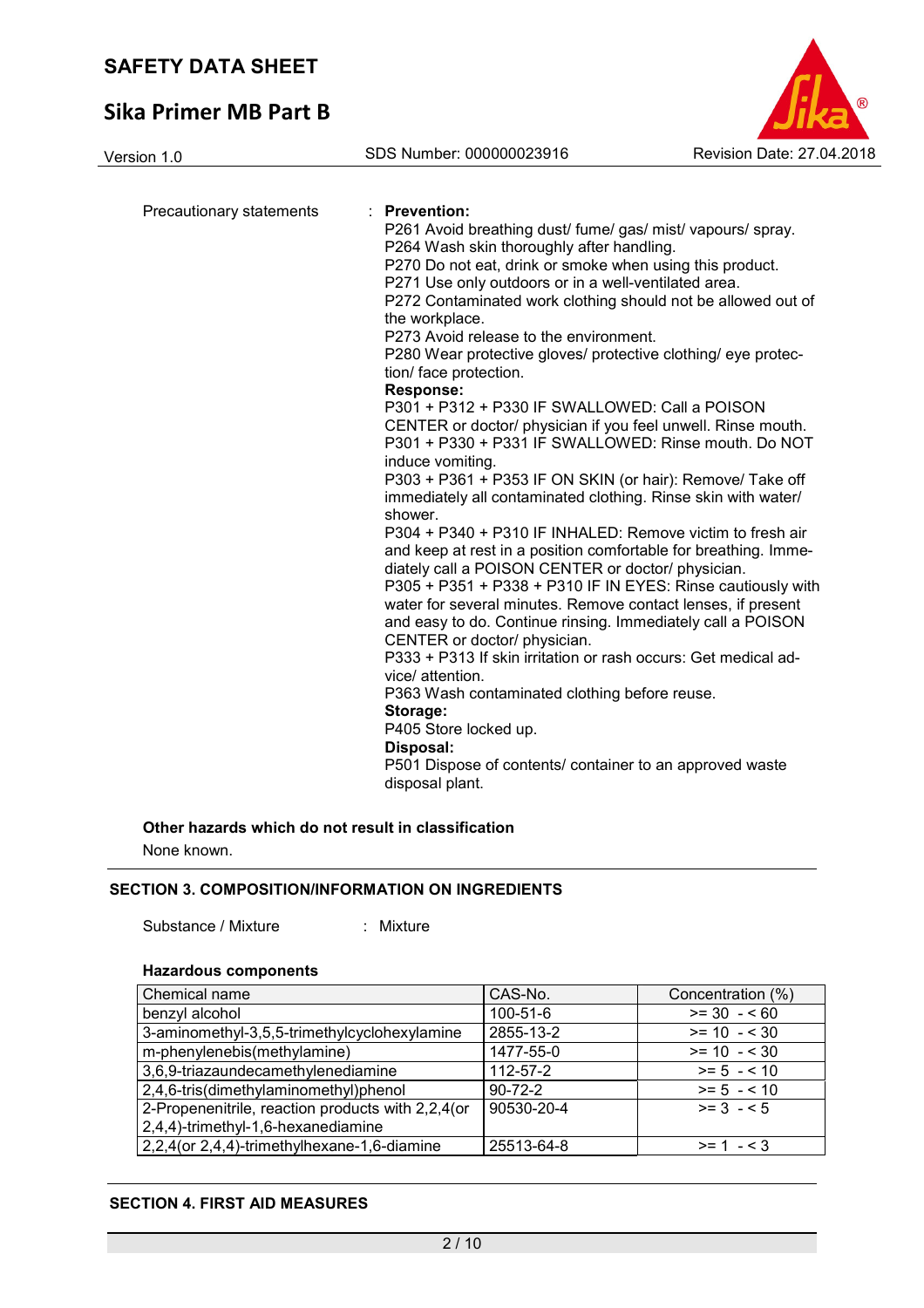# **Sika Primer MB Part B**



| Version 1.0                                                       | SDS Number: 000000023916                                                                                                                                                                                                                                                                                                                                                                                          | Revision Date: 27.04.2018 |
|-------------------------------------------------------------------|-------------------------------------------------------------------------------------------------------------------------------------------------------------------------------------------------------------------------------------------------------------------------------------------------------------------------------------------------------------------------------------------------------------------|---------------------------|
| General advice                                                    | Move out of dangerous area.<br>Consult a physician.<br>Show this safety data sheet to the doctor in attendance.                                                                                                                                                                                                                                                                                                   |                           |
| If inhaled                                                        | : Move to fresh air.<br>Consult a physician after significant exposure.                                                                                                                                                                                                                                                                                                                                           |                           |
| In case of skin contact                                           | : Take off contaminated clothing and shoes immediately.<br>Wash off with soap and plenty of water.<br>Immediate medical treatment is necessary as untreated<br>wounds from corrosion of the skin heal slowly and with difficul-<br>ty.                                                                                                                                                                            |                           |
| In case of eye contact                                            | Small amounts splashed into eyes can cause irreversible tis-<br>sue damage and blindness.<br>In the case of contact with eyes, rinse immediately with plenty<br>of water and seek medical advice.<br>Continue rinsing eyes during transport to hospital.<br>Remove contact lenses.<br>Keep eye wide open while rinsing.                                                                                           |                           |
| If swallowed                                                      | Clean mouth with water and drink afterwards plenty of water.<br>Do NOT induce vomiting.<br>Do not give milk or alcoholic beverages.<br>Never give anything by mouth to an unconscious person.<br>Take victim immediately to hospital.                                                                                                                                                                             |                           |
| Most important symptoms<br>and effects, both acute and<br>delayed | Health injuries may be delayed.<br>corrosive effects<br>sensitising effects<br>Gastrointestinal discomfort<br>Respiratory disorder<br>Allergic reactions<br>Headache<br><b>Dermatitis</b><br>See Section 11 for more detailed information on health effects<br>and symptoms.<br>Harmful if swallowed or if inhaled.<br>May cause an allergic skin reaction.<br>Causes serious eye damage.<br>Causes severe burns. |                           |
| Notes to physician                                                | Treat symptomatically.                                                                                                                                                                                                                                                                                                                                                                                            |                           |
|                                                                   |                                                                                                                                                                                                                                                                                                                                                                                                                   |                           |

### **SECTION 5. FIREFIGHTING MEASURES**

| Suitable extinguishing media        | : Use extinguishing measures that are appropriate to local cir-<br>cumstances and the surrounding environment. |
|-------------------------------------|----------------------------------------------------------------------------------------------------------------|
| Hazardous combustion prod-<br>ucts  | : No hazardous combustion products are known                                                                   |
| Specific extinguishing meth-<br>ods | : Standard procedure for chemical fires.                                                                       |
| Special protective equipment        | : In the event of fire, wear self-contained breathing apparatus.                                               |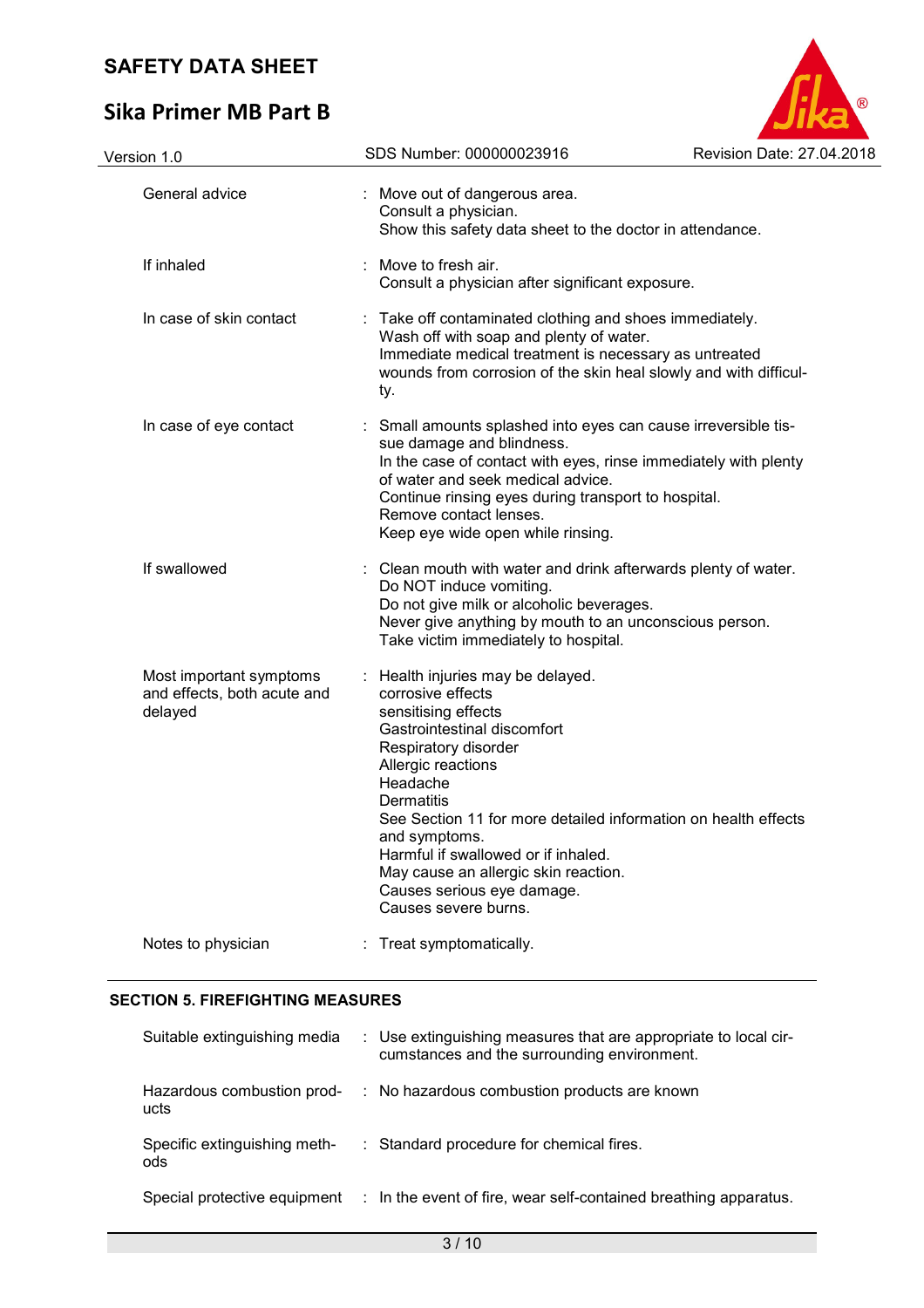# **Sika Primer MB Part B**



for firefighters

### **SECTION 6. ACCIDENTAL RELEASE MEASURES**

| Personal precautions, protec-<br>tive equipment and emer-<br>gency procedures | : Use personal protective equipment.<br>Deny access to unprotected persons.                                                                                      |
|-------------------------------------------------------------------------------|------------------------------------------------------------------------------------------------------------------------------------------------------------------|
| Environmental precautions                                                     | : Do not flush into surface water or sanitary sewer system.<br>If the product contaminates rivers and lakes or drains inform<br>respective authorities.          |
| Methods and materials for<br>containment and cleaning up                      | : Soak up with inert absorbent material (e.g. sand, silica gel,<br>acid binder, universal binder, sawdust).<br>Keep in suitable, closed containers for disposal. |

### **SECTION 7. HANDLING AND STORAGE**

| fire and explosion          | Advice on protection against : Normal measures for preventive fire protection.                                                                                                                                                                                                                                                                                                                                                                                                                                                                                                                                                                           |
|-----------------------------|----------------------------------------------------------------------------------------------------------------------------------------------------------------------------------------------------------------------------------------------------------------------------------------------------------------------------------------------------------------------------------------------------------------------------------------------------------------------------------------------------------------------------------------------------------------------------------------------------------------------------------------------------------|
| Advice on safe handling     | : Do not breathe vapours or spray mist.<br>Avoid exceeding the given occupational exposure limits (see<br>section 8).<br>Do not get in eyes, on skin, or on clothing.<br>For personal protection see section 8.<br>Persons with a history of skin sensitisation problems or asth-<br>ma, allergies, chronic or recurrent respiratory disease should<br>not be employed in any process in which this mixture is being<br>used.<br>Smoking, eating and drinking should be prohibited in the ap-<br>plication area.<br>Provide sufficient air exchange and/or exhaust in work rooms.<br>Follow standard hygiene measures when handling chemical<br>products |
| Hygiene measures            | Handle in accordance with good industrial hygiene and safety<br>practice.<br>When using do not eat or drink.<br>When using do not smoke.<br>Wash hands before breaks and at the end of workday.                                                                                                                                                                                                                                                                                                                                                                                                                                                          |
| Conditions for safe storage | : Store in original container.<br>Keep container tightly closed in a dry and well-ventilated<br>place.<br>Containers which are opened must be carefully resealed and<br>kept upright to prevent leakage.<br>Observe label precautions.<br>Store in accordance with local regulations.                                                                                                                                                                                                                                                                                                                                                                    |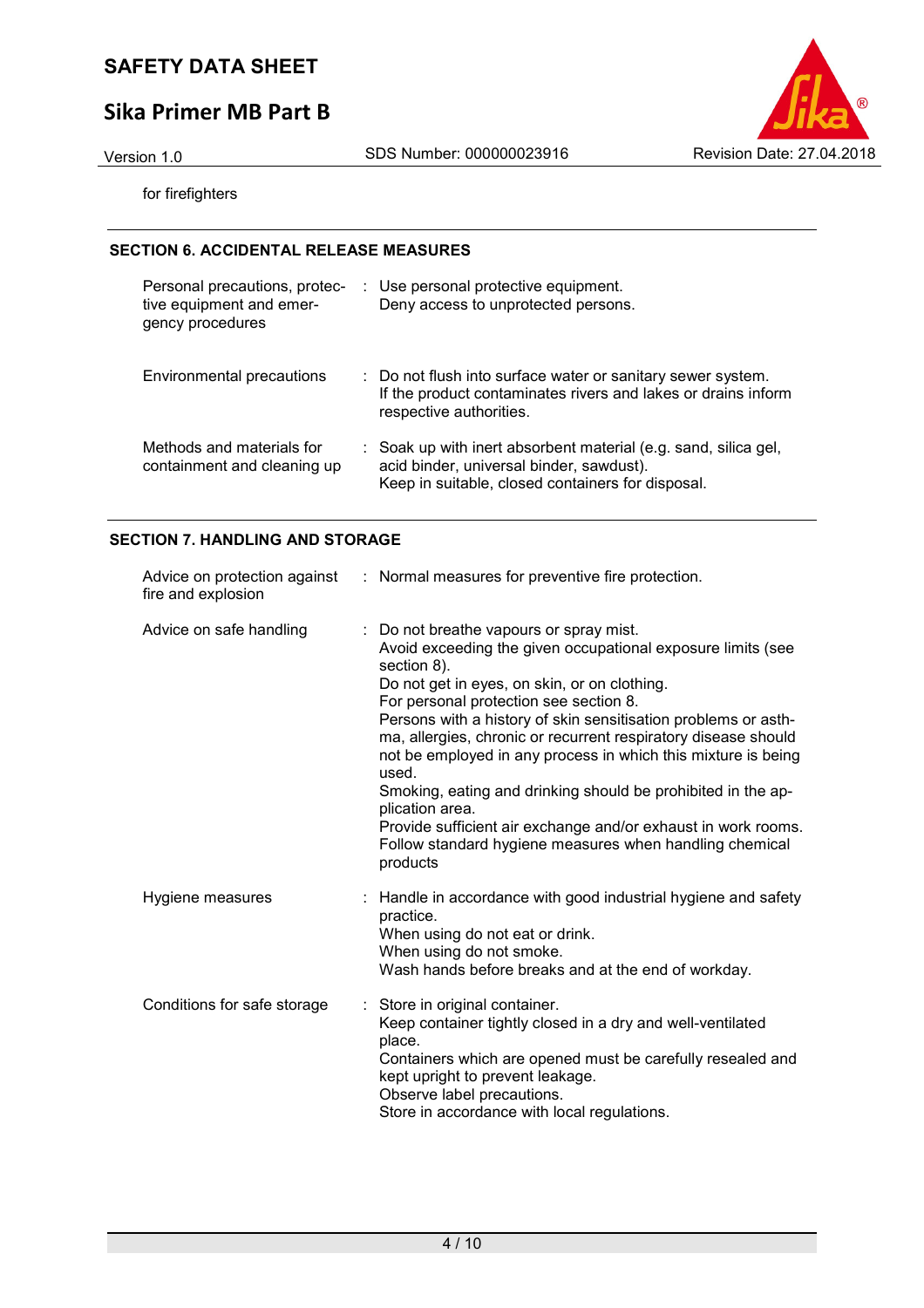# **Sika Primer MB Part B**



#### **SECTION 8. EXPOSURE CONTROLS/PERSONAL PROTECTION**

### **Components with workplace control parameters**

| Components                    | CAS-No.           | Value type<br>(Form of<br>exposure)                                                    | Control parame-<br>ters / Permissible<br>concentration                                                                                                                                                                                                                                                                                                                                    | <b>Basis</b> |
|-------------------------------|-------------------|----------------------------------------------------------------------------------------|-------------------------------------------------------------------------------------------------------------------------------------------------------------------------------------------------------------------------------------------------------------------------------------------------------------------------------------------------------------------------------------------|--------------|
| m-phenylenebis(methylamine)   | 1477-55-0         | Peak limit                                                                             | $0.1$ mg/m $3$                                                                                                                                                                                                                                                                                                                                                                            | AU OEL       |
|                               |                   | Further information: Skin absorption                                                   |                                                                                                                                                                                                                                                                                                                                                                                           |              |
|                               |                   | Peak limit                                                                             | $0.1$ mg/m $3$                                                                                                                                                                                                                                                                                                                                                                            | AU OEL       |
|                               |                   | Further information: Skin absorption                                                   |                                                                                                                                                                                                                                                                                                                                                                                           |              |
| Personal protective equipment |                   |                                                                                        |                                                                                                                                                                                                                                                                                                                                                                                           |              |
| Respiratory protection        |                   | imum expected contaminant concentration<br>contained breathing apparatus must be used. | : Use respiratory protection unless adequate local exhaust<br>ventilation is provided or exposure assessment demonstrates<br>that exposures are within recommended exposure guidelines.<br>The filter class for the respirator must be suitable for the max-<br>(gas/vapour/aerosol/particulates) that may arise when han-<br>dling the product. If this concentration is exceeded, self- |              |
| Hand protection               | essary.           |                                                                                        | Chemical-resistant, impervious gloves complying with an ap-<br>proved standard should be worn at all times when handling<br>chemical products if a risk assessment indicates this is nec-                                                                                                                                                                                                 |              |
| Eye protection                |                   |                                                                                        | : Safety eyewear complying with an approved standard should<br>be used when a risk assessment indicates this is necessary.                                                                                                                                                                                                                                                                |              |
| Skin and body protection      | cific work-place. |                                                                                        | : Choose body protection in relation to its type, to the concen-<br>tration and amount of dangerous substances, and to the spe-                                                                                                                                                                                                                                                           |              |

#### **SECTION 9. PHYSICAL AND CHEMICAL PROPERTIES**

| Appearance                              | : liquid                                    |
|-----------------------------------------|---------------------------------------------|
| Colour                                  | : light yellow                              |
| Odour                                   | : amine-like                                |
| Odour Threshold                         | :   No data available                       |
| рH                                      | : > 11                                      |
| Melting point/range / Freezing<br>point | : No data available                         |
| Boiling point/boiling range             | :   No data available                       |
| Flash point                             | : > 101 °C (> 214 °F)<br>Method: closed cup |
| Evaporation rate                        | :   No data available                       |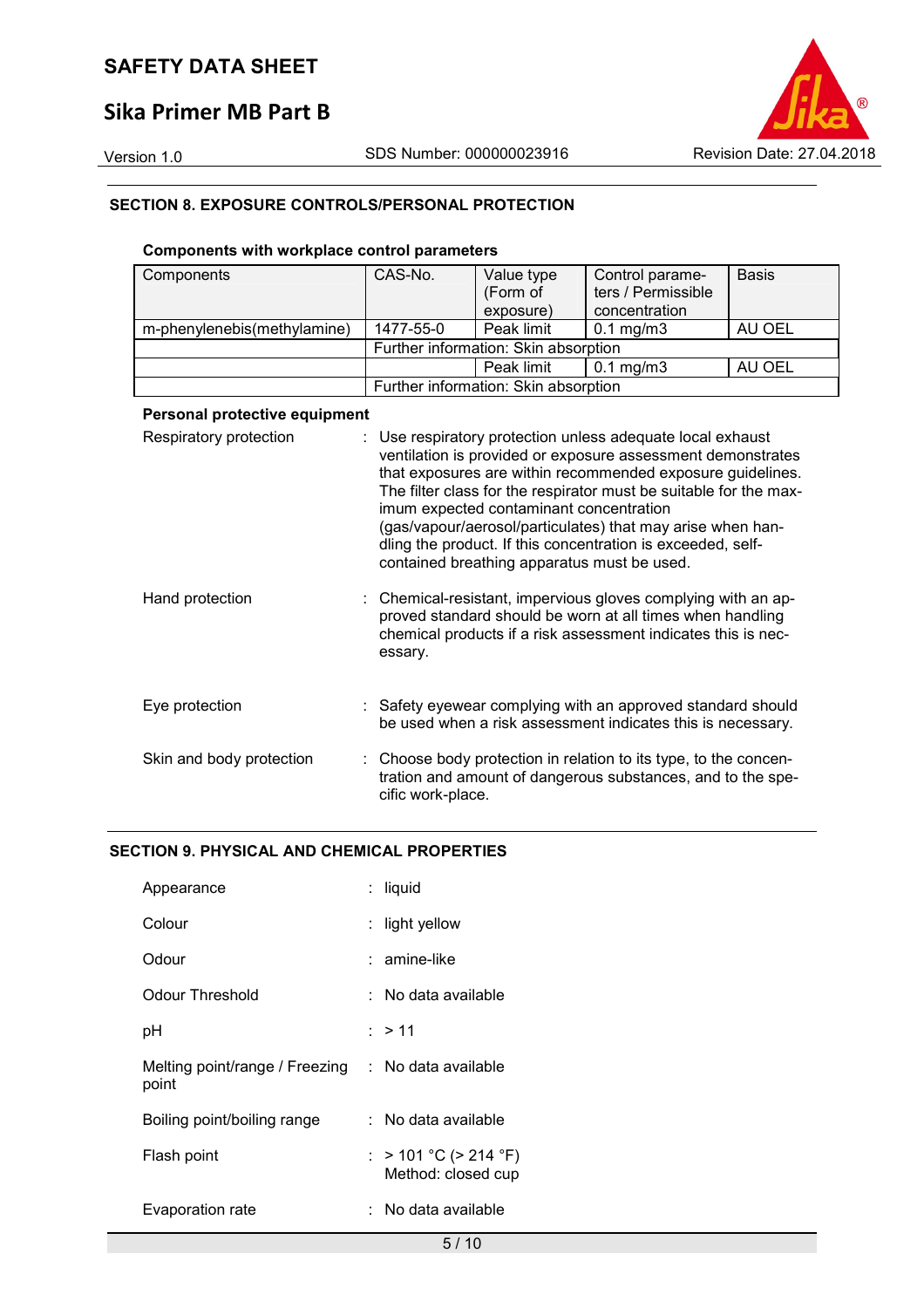# **Sika Primer MB Part B**



### **SECTION 10. STABILITY AND REACTIVITY**

| Reactivity                                          | : No dangerous reaction known under conditions of normal use. |
|-----------------------------------------------------|---------------------------------------------------------------|
| Chemical stability                                  | : The product is chemically stable.                           |
| Possibility of hazardous reac-<br>tions             | : Stable under recommended storage conditions.                |
| Conditions to avoid                                 | $\therefore$ No data available                                |
| Incompatible materials                              | $\therefore$ No data available                                |
| No decomposition if stored and applied as directed. |                                                               |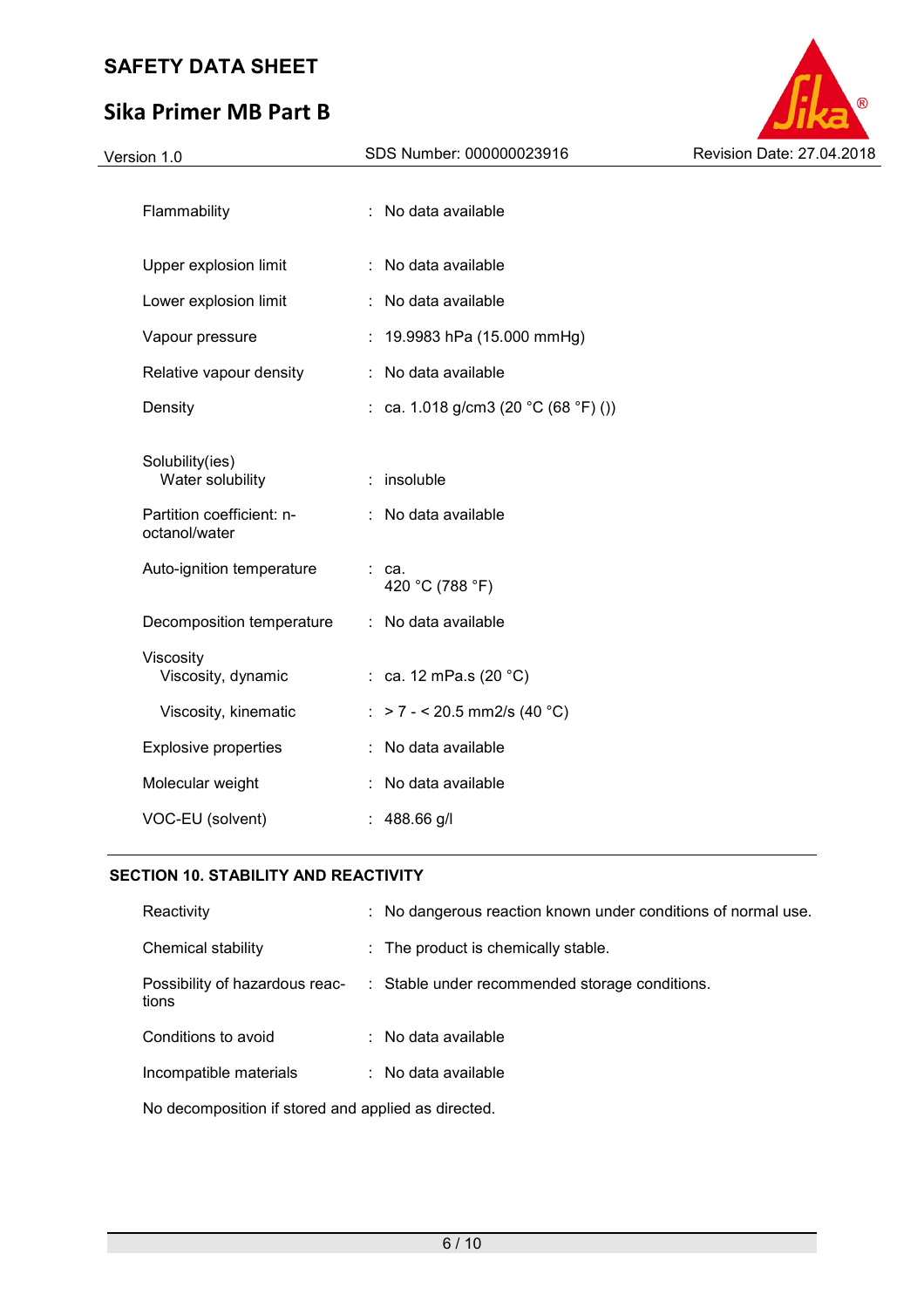# **Sika Primer MB Part B**



#### **SECTION 11. TOXICOLOGICAL INFORMATION**

| <b>Acute toxicity</b>                                                                                   |                                                                                  |  |  |  |  |  |  |
|---------------------------------------------------------------------------------------------------------|----------------------------------------------------------------------------------|--|--|--|--|--|--|
| Harmful if swallowed or if inhaled.                                                                     |                                                                                  |  |  |  |  |  |  |
| Components:                                                                                             |                                                                                  |  |  |  |  |  |  |
| benzyl alcohol:<br>Acute oral toxicity                                                                  | : LD50 Oral (Rat): 1,620 mg/kg                                                   |  |  |  |  |  |  |
| Acute inhalation toxicity                                                                               | : LC50 (Rat): $> 4.178$ mg/l<br>Exposure time: 4 h<br>Test atmosphere: dust/mist |  |  |  |  |  |  |
| 3-aminomethyl-3,5,5-trimethylcyclohexylamine:                                                           |                                                                                  |  |  |  |  |  |  |
| Acute oral toxicity                                                                                     | LD50 Oral (Rat): 1,030 mg/kg                                                     |  |  |  |  |  |  |
| Acute inhalation toxicity                                                                               | : LC50 (Rat): > 5.01 mg/l<br>Exposure time: 4 h<br>Test atmosphere: dust/mist    |  |  |  |  |  |  |
| Acute dermal toxicity                                                                                   | : LD50 Dermal (Rabbit): $> 2,000$ mg/kg                                          |  |  |  |  |  |  |
| m-phenylenebis(methylamine):                                                                            |                                                                                  |  |  |  |  |  |  |
| Acute oral toxicity                                                                                     | LD50 Oral (Rat): 930 mg/kg                                                       |  |  |  |  |  |  |
| Acute inhalation toxicity                                                                               | : LC50 (Rat): 1.34 mg/l<br>Exposure time: 4 h<br>Test atmosphere: dust/mist      |  |  |  |  |  |  |
| Acute dermal toxicity                                                                                   | : LD50 Dermal (Rat): $> 3,100$ mg/kg                                             |  |  |  |  |  |  |
| 3,6,9-triazaundecamethylenediamine:                                                                     |                                                                                  |  |  |  |  |  |  |
| Acute oral toxicity                                                                                     | : LD50 Oral (Rat): 1,716.2 mg/kg                                                 |  |  |  |  |  |  |
| Acute dermal toxicity                                                                                   | : LD50 Dermal (Rat): 1,260 mg/kg                                                 |  |  |  |  |  |  |
| 2,2,4(or 2,4,4)-trimethylhexane-1,6-diamine:<br>Acute oral toxicity<br>LD50 Oral (Rat): 910 mg/kg<br>t. |                                                                                  |  |  |  |  |  |  |
| <b>Skin corrosion/irritation</b>                                                                        |                                                                                  |  |  |  |  |  |  |

Causes severe burns.

#### **Serious eye damage/eye irritation**

Causes serious eye damage.

### **Respiratory or skin sensitisation**

Skin sensitisation: May cause an allergic skin reaction. Respiratory sensitisation: Not classified based on available information.

#### **Components:**

#### **3-aminomethyl-3,5,5-trimethylcyclohexylamine:**

Assessment: The product is a skin sensitiser, sub-category 1A. Result: The product is a skin sensitiser, sub-category 1A.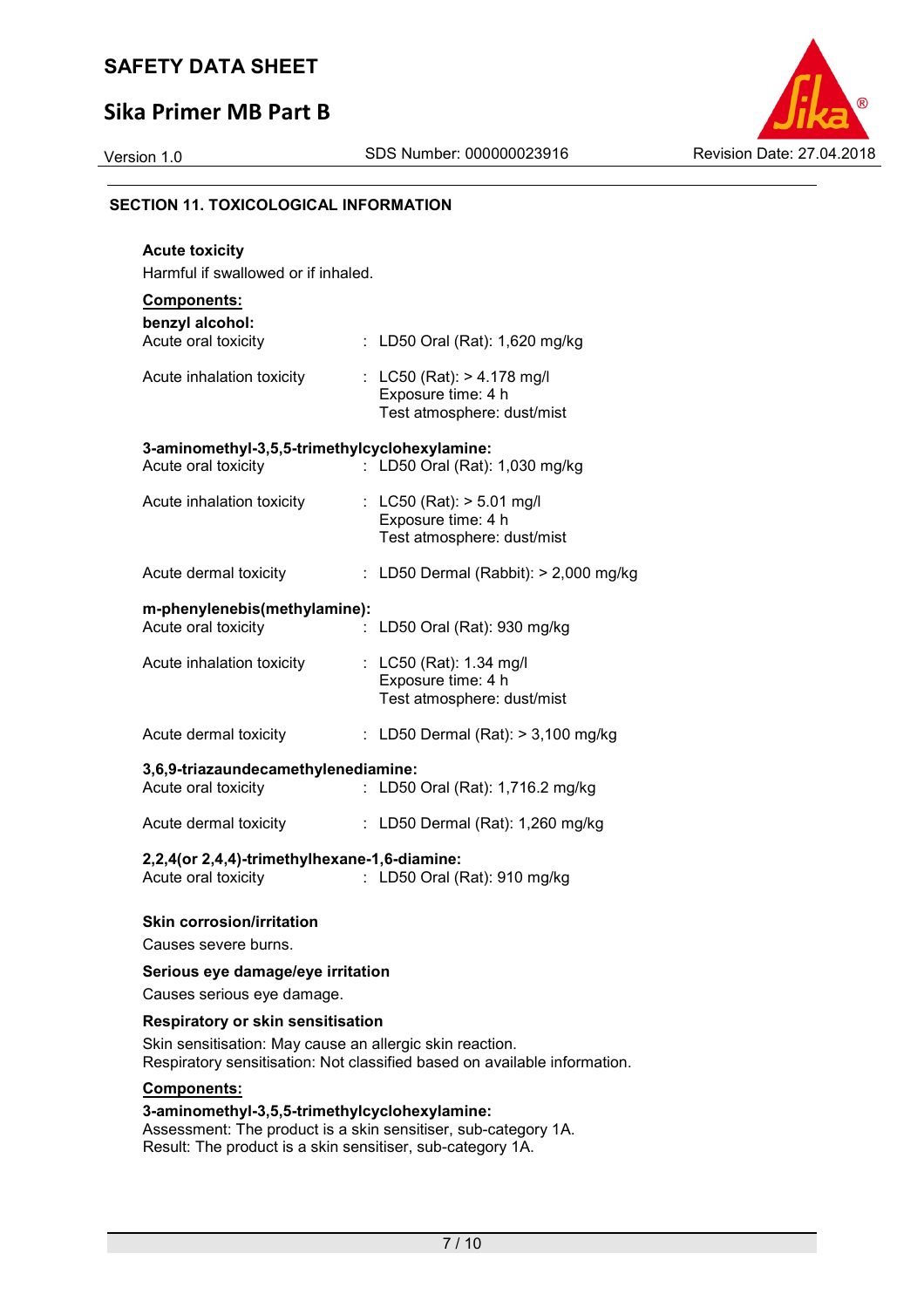# **Sika Primer MB Part B**



### **Chronic toxicity**

**Germ cell mutagenicity**  Not classified based on available information.

#### **Carcinogenicity**

Not classified based on available information.

#### **Reproductive toxicity**

Not classified based on available information.

#### **STOT - single exposure**

Not classified based on available information.

#### **STOT - repeated exposure**

Not classified based on available information.

#### **Aspiration toxicity**

Not classified based on available information.

#### **SECTION 12. ECOLOGICAL INFORMATION**

#### **Ecotoxicity**

| Components:<br>benzyl alcohol:                |                                                                                                           |  |  |  |
|-----------------------------------------------|-----------------------------------------------------------------------------------------------------------|--|--|--|
| Toxicity to fish                              | : $LCS0$ (Fish): $> 100$ mg/l<br>Exposure time: 96 h                                                      |  |  |  |
| aquatic invertebrates                         | Toxicity to daphnia and other : EC50 (Daphnia magna (Water flea)): > 100 mg/l<br>Exposure time: 48 h      |  |  |  |
| 3-aminomethyl-3,5,5-trimethylcyclohexylamine: |                                                                                                           |  |  |  |
| Toxicity to algae                             | : ErC50 (Desmodesmus subspicatus (green algae)): > 10 - 100<br>mg/l<br>Exposure time: 72 h                |  |  |  |
| m-phenylenebis(methylamine):                  |                                                                                                           |  |  |  |
| Toxicity to fish                              | : LC50 (Oryzias latipes (Japanese medaka)): $> 10 - 100$ mg/l<br>Exposure time: 96 h                      |  |  |  |
| aquatic invertebrates                         | Toxicity to daphnia and other : EC50 (Daphnia magna (Water flea)): > 10 - 100 mg/l<br>Exposure time: 48 h |  |  |  |
| 2,4,6-tris(dimethylaminomethyl)phenol:        |                                                                                                           |  |  |  |
| Toxicity to algae                             | : EC50 (Scenedesmus capricornutum (fresh water algae)): > 10<br>$-100$ mg/l<br>Exposure time: 72 h        |  |  |  |
|                                               |                                                                                                           |  |  |  |
| 2,2,4(or 2,4,4)-trimethylhexane-1,6-diamine:  |                                                                                                           |  |  |  |
| Toxicity to algae                             | : EC50 (Scenedesmus capricornutum (fresh water algae)): 29.5<br>mg/l<br>Exposure time: 72 h               |  |  |  |
| Toxicity to fish (Chronic tox-<br>icity)      | : LC50 (Leuciscus idus (Golden orfe)): 174 mg/l<br>Exposure time: 48 h                                    |  |  |  |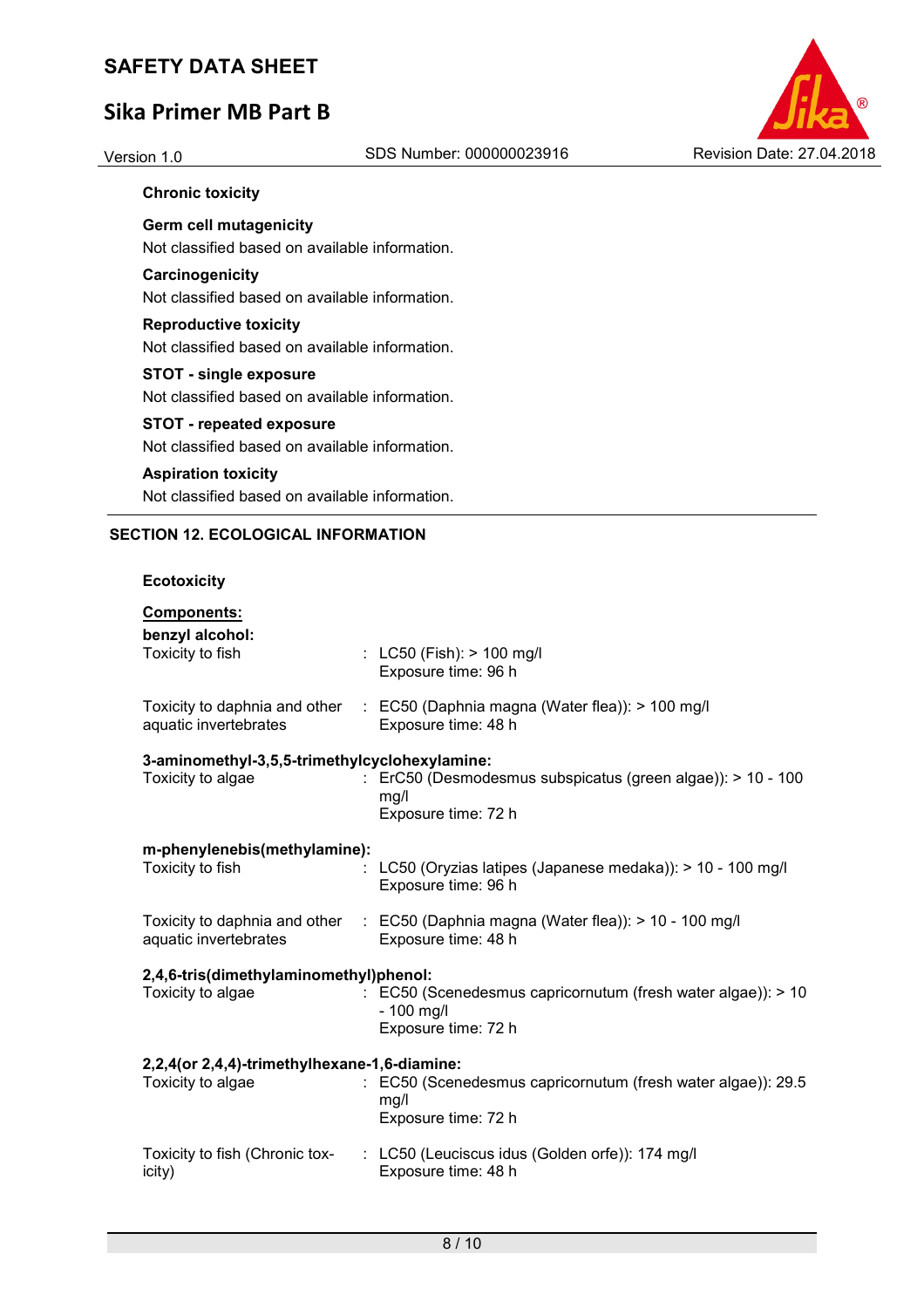# **Sika Primer MB Part B**



No data available

**Bioaccumulative potential**  No data available

# **Mobility in soil**

No data available

### **Other adverse effects**

#### **Product:**

Additional ecological information

: An environmental hazard cannot be excluded in the event of unprofessional handling or disposal. Harmful to aquatic life with long lasting effects.

### **SECTION 13. DISPOSAL CONSIDERATIONS**

| <b>Disposal methods</b> |                                                                                                                                                                                                                            |
|-------------------------|----------------------------------------------------------------------------------------------------------------------------------------------------------------------------------------------------------------------------|
| Waste from residues     | : The product should not be allowed to enter drains, water<br>courses or the soil.<br>Do not contaminate ponds, waterways or ditches with chemi-<br>cal or used container.<br>Send to a licensed waste management company. |
| Contaminated packaging  | : Empty remaining contents.<br>Dispose of as unused product.<br>Do not re-use empty containers.                                                                                                                            |

### **SECTION 14. TRANSPORT INFORMATION**

### **International Regulations**

| <b>IATA-DGR</b>                               |                                                                                                               |
|-----------------------------------------------|---------------------------------------------------------------------------------------------------------------|
| UN/ID No.                                     | $:$ UN 1760                                                                                                   |
| Proper shipping name                          | : Corrosive liquid, n.o.s.                                                                                    |
|                                               | (3-aminomethyl-3,5,5-trimethylcyclohexylamine, m-<br>phenylenebis(methylamine))                               |
| Class                                         | : 8                                                                                                           |
| Packing group                                 | : III                                                                                                         |
| Labels                                        | : 8                                                                                                           |
| Packing instruction (cargo<br>aircraft)       | : 856                                                                                                         |
| Packing instruction (passen-<br>ger aircraft) | : 852                                                                                                         |
| <b>IMDG-Code</b>                              |                                                                                                               |
| UN number                                     | : UN 1760                                                                                                     |
| Proper shipping name                          | : CORROSIVE LIQUID, N.O.S.<br>(3-aminomethyl-3,5,5-trimethylcyclohexylamine, m-<br>phenylenebis(methylamine)) |
| Class                                         | 8                                                                                                             |
| Packing group                                 | : III                                                                                                         |
| Labels                                        | 8                                                                                                             |